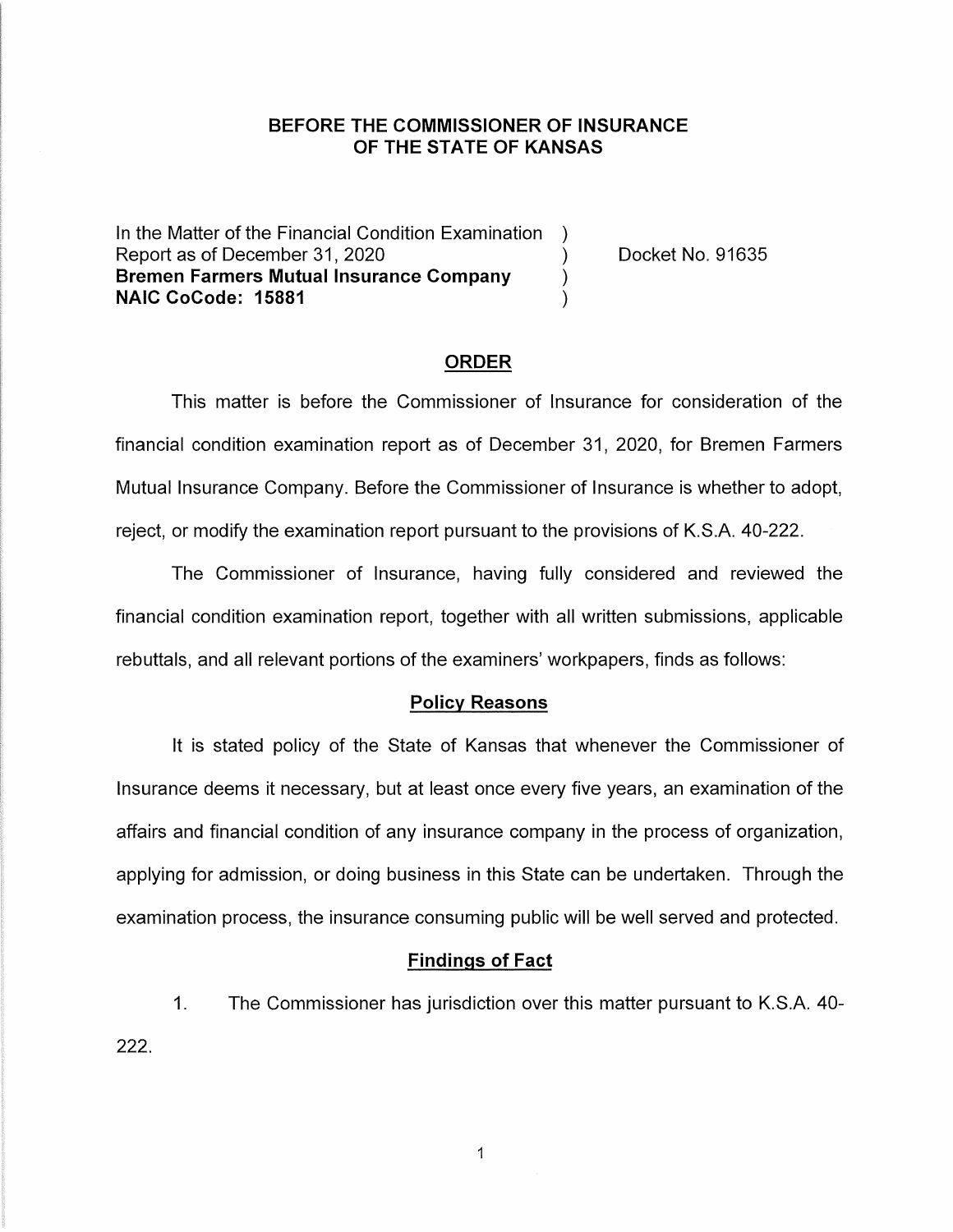2. An examination of Bremen Farmers Mutual Insurance Company was undertaken by the Kansas Insurance Department and was completed on October 29, 2021.

3. On November 12, 2021, the examiner-in-charge tendered and filed with the Kansas Insurance Department a verified written report of the examination within thirty (30) days following completion of the examination.

4. Following receipt of the verified report, the Kansas Insurance Department transmitted the report to Bremen Farmers Mutual Insurance Company on December 7, 2021, with a duly executed notice advising the company of its opportunity to prepare and submit to the Kansas Insurance Department a written submission or rebuttal with respect to any and all matters contained in the report. Bremen Farmers Mutual Insurance Company was further advised that any written submission or rebuttal needed to be filed with the Kansas Insurance Department no later than thirty (30) days after receipt of the verified report.

5. On December 13, 2021, Bremen Farmers Mutual Insurance Company filed a written submission that contained suggested typographical modifications to the verified report. The Department made the corrections to the report.

6. Within thirty (30) days of the end of the time period allowed for written submission or rebuttal, the Commissioner of Insurance fully reviewed the report, together with all written submissions and rebuttals provided Bremen Farmers Mutual Insurance Company. The Commissioner of Insurance further reviewed all relevant workpapers.

7. No other written submissions or rebuttals were submitted by Bremen Farmers Mutual Insurance Company.

2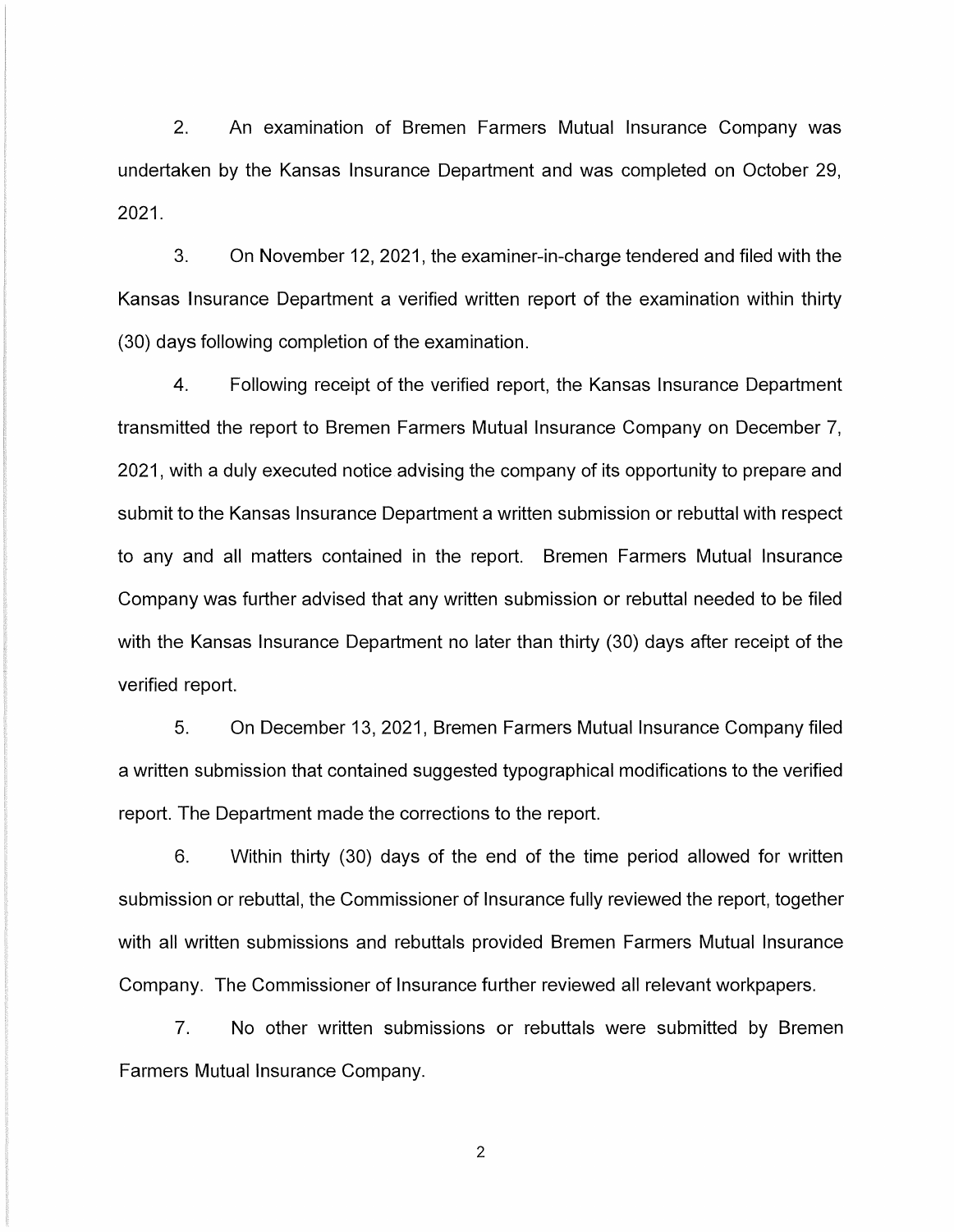# **Conclusion of Law**

8. K.S.A. 40-222(k)(2) provides:

"Within 30 days of the end of the period allowed for the receipt of written submissions or rebuttals, the commissioner shall fully consider and review the report, together with any written submissions or rebuttals and any relevant portions of the examiners workpapers and enter an order:

- (A) Adopting the examination report as filed or with modification or corrections. If the examination report reveals that the company is operating in violation of any law, regulation or prior order of the commissioner, the commissioner may order the company to take any action the commissioner considers necessary and appropriate to cure such violations; or
- (B) rejecting the examination report with directions to the examiners to reopen the examination for purposes of obtaining additional data, documentation or information, and refiling pursuant to subsection (k); or
- (C) call and conduct a fact-finding hearing in accordance with K.S.A. 40-281 and amendments thereto for purposes of obtaining additional documentation, data, information and testimony."
- 9. Based upon the Findings of Fact enumerated in paragraphs #1 through #7

above, the financial condition examination report as of December 31, 2021, of Bremen

Farmers Mutual Insurance Company should be adopted.

10. Bremen Farmers Mutual Insurance Company hereby waives any and all

rights to further administrative adjudication or review of this matter, including any and all

rights conferred upon it under K.S.A. 40-222; K.S.A. 77-501, et seq.; and K.S.A. 77-601,

et seq.

11. This Order constitutes the Final Order in this matter.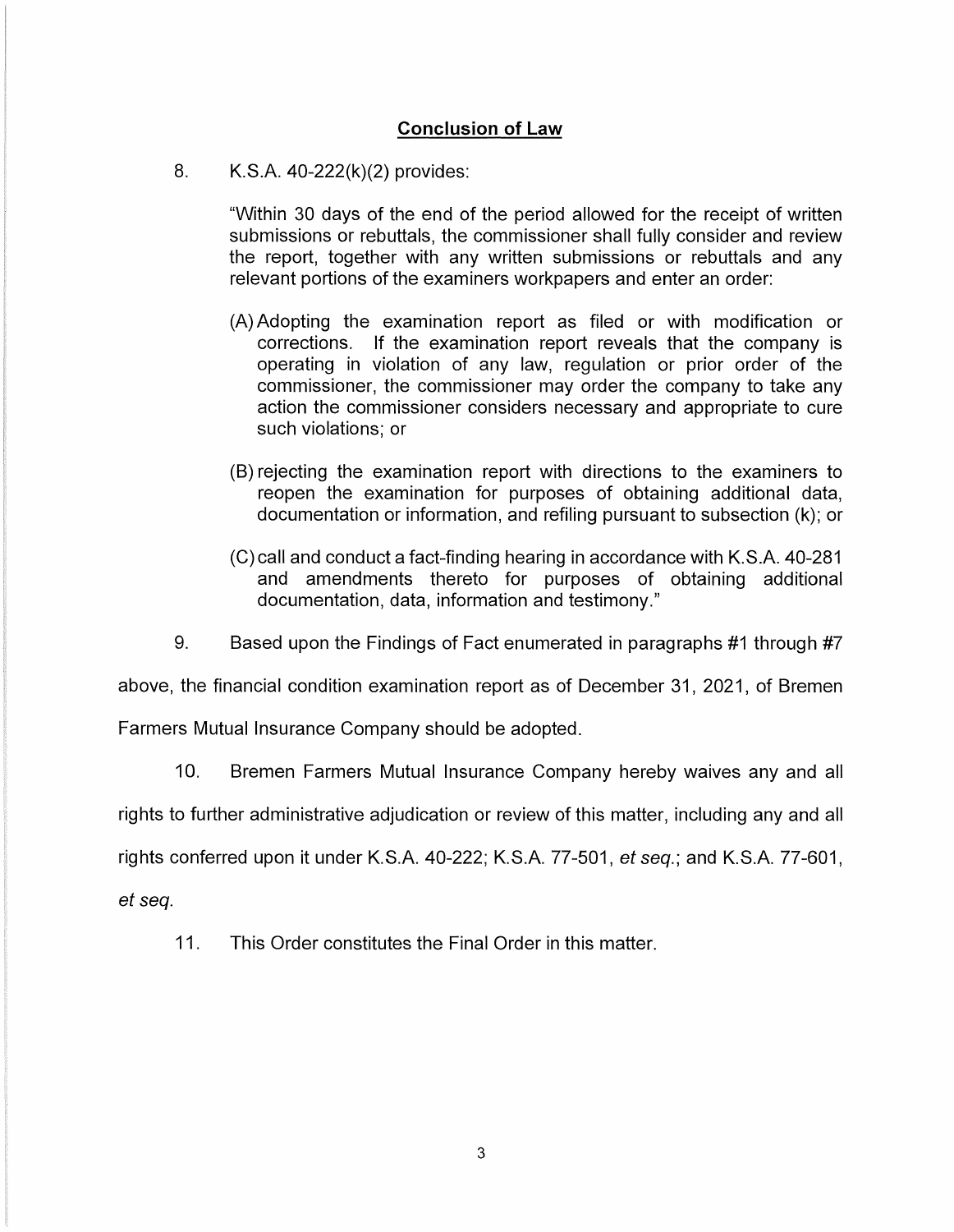## **IT IS THEREFORE, BY THE COMMISSIONER OF INSURANCE, ORDERED THAT:**

1. The financial condition examination report as of December 31, 2020, of Bremen Farmers Mutual Insurance Company, is adopted.

2. The Commissioner of Insurance retains jurisdiction over this matter to issue any and all further Orders deemed appropriate or to take such further action necessary to dispose of this matter.

3. Within 30 days of the issuance of the adopted report, the company shall file affidavits executed by each of its directors stating under oath that they have received a copy of the adopted report and related orders.

4. The Commissioner of Insurance shall hold the content of the examination report as private and confidential information for a period of 30 days. Thereafter, the commissioner may open the report for public inspection so long as no court of competent jurisdiction has stayed its publication.

IT IS SO ORDERED THIS  $\partial \mathcal{S}^h$  DAY OF  $\partial \mathcal{L}$   $\partial \mathcal{L}$   $\partial \mathcal{L}$  2021, IN THE CITY OF **TOPEKA, COUNTY OF SHAWNEE, STATE OF KANSAS.** 



Schmidt Commissioner of Insurance

Approved by the Kansas Insurance Department Legal Division

Paige Blevins Lead Regulatory Counsel